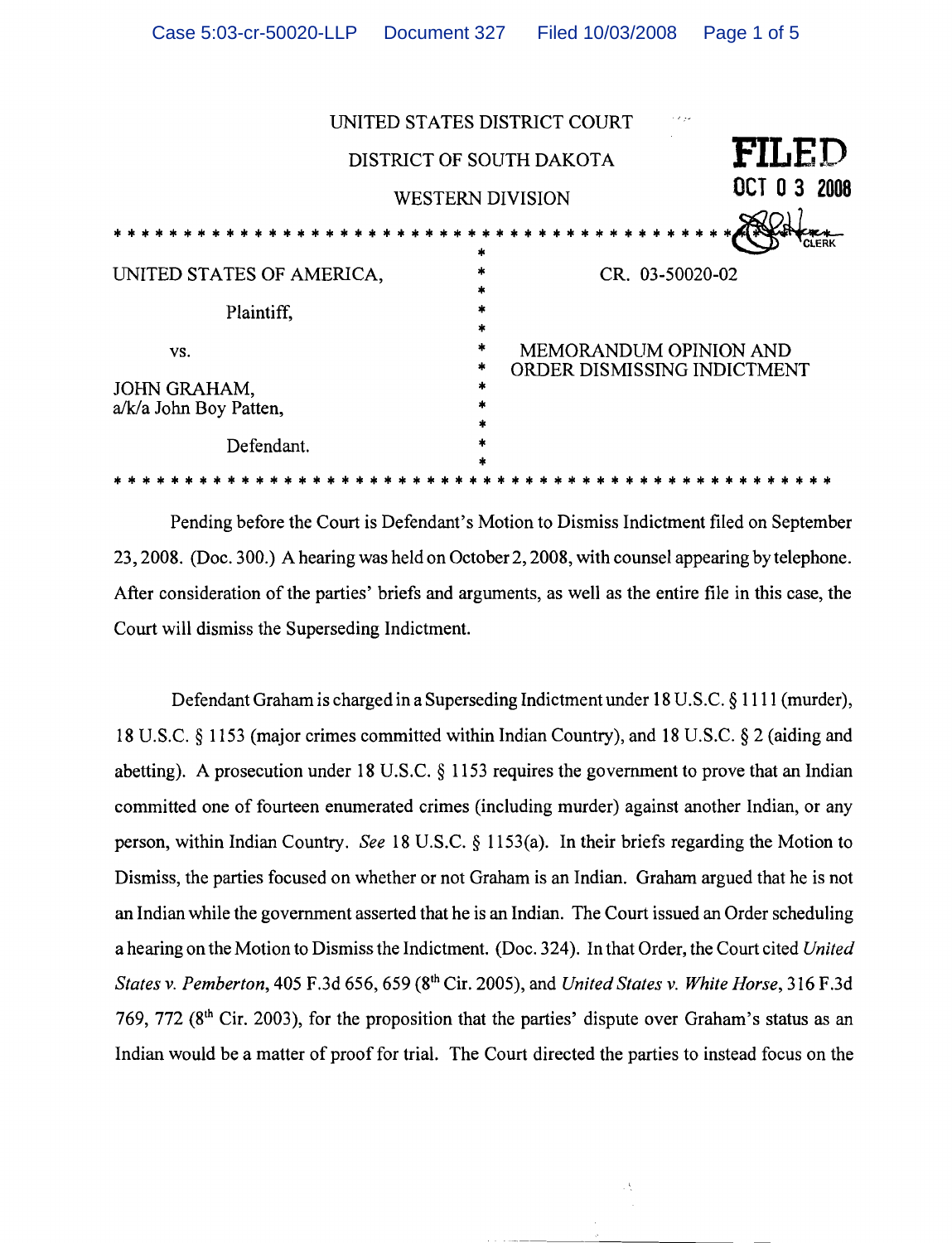issue of whether the absence of an allegation that Graham is an Indian renders the Superseding Indictment insufficient to charge Graham with a crime under 18 U.S.C.  $\S$  1153.

Defendant's motion to dismiss the Superseding Indictment is based on Rule 12(b)(2) and Rule 12(b)(3)(B). *(See* Doc. 300.) Rule 12(b)(3)(B) provides that "at any time while the case is pending, the court may hear a claim that the indictment ... fails to invoke the court's jurisdiction or to state an offense." Fed.R.Civ.P. 12(b)(3). The question in the present case is whether the Superseding Indictment fails to state an offense under 18 U.S.C. § 1153 because it does not allege Graham is an Indian.

The court finds instructive the reasoning of the Tenth Circuit in *United States v. Prentiss*, 206 F.3d 960 (10<sup>th</sup> Cir. 2000) *("Prentiss I"*). A divided panel of the Tenth Circuit vacated a conviction for arson under 18 U.S.C.  $\S$ § 81 and 1152, holding that: (1) the absence of the essential elements of the defendant's and the victim's Indian status in the indictment deprived the defendant of his Fifth Amendment right to be tried only on charges presented in an indictment returned by a grand jury, and (2) that the indictment's deficiency was not subject to harmless error review. *Id* at 966-77. Unlike the present case where Graham has raised a challenge prior to trial, the challenge to the

<sup>&</sup>lt;sup>1</sup>In *White Horse* and *Pemberton*, the sufficiency of the indictments was not challenged. The indictment in *White Horse* alleged a violation of 18 U.S.C. § 1152 and stated that the victim was an Indian. *(See United States* v. *Guy Randy White Horse,* CR 01-50002, Doc. 2, Indictment.) Those allegations are sufficient for a charge under 18 U.S.C. § 1152 because section 1152 applies to offenses committed in Indian country by non-Indians against Indians and by Indians against non-Indians. *See, e.g., United States* v. *Prentiss,* 273 F.3d 1277, 1278 (loth Cir. 2001) (section 1152 establishes federal jurisdiction over interracial crimes only). The indictment in *Pemberton* alleged the defendant was a non-Indian under 18 U.S.C. § 1152, and alternatively, that he was an Indian under 18 U.S.C. § 1153. Accordingly, the indictment stated two federal offenses on its face. The Eighth Circuit in *White Horse* and *Pemberton* rejected the defendants' arguments that their Indian status was relevant to subject matter jurisdiction. That comports with the established law that a facially valid indictment is not subject to a challenge that it is based on incompetent or unreliable evidence. *See United States* v. *Williams,* 504 U.S. 36, 54-55 (1992); *United States* v. *Todd,* 446 F.3d 1062, 1068 (10<sup>th</sup> Cir. 2006) ("On a motion to dismiss an indictment, the question is not whether the government has presented sufficient evidence to support the charge, but solely whether the allegations in the indictment, if true, are sufficient to establish a violation of the charged offense. For the most part, that question does not involve any examination of the evidence.<sup>35</sup>) (citations omitted).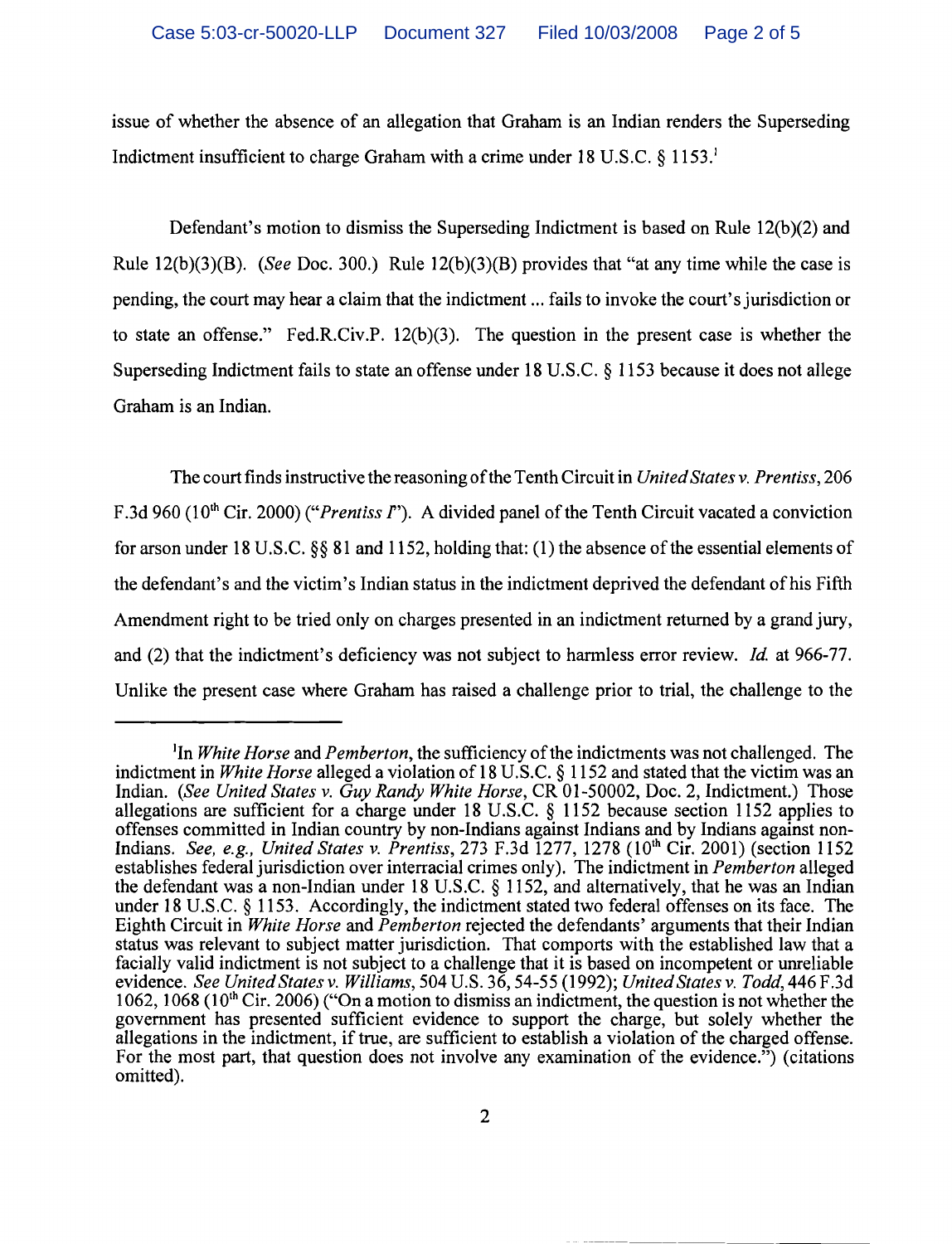indictment in *Prentiss* was raised for the first time on appeal. On rehearing en banc, a majority of the Tenth Circuit agreed with the first holding in *Prentiss I,* but disagreed with the second holding and remanded the case to the panel to determine whether omitting the elements of the offense was harmless error. *United States v. Prentiss*, 256 F.3d 971, 985 (10<sup>th</sup> Cir. 2001) (en banc) *("Prentiss II''*).<sup>2</sup> On remand, the Tenth Circuit panel held that the indictment's failure to allege the Indian status of the victims or the defendant was not harmless, and the conviction was vacated. *United States* v. *Prentiss, 273 F.3d 1277 (10<sup>th</sup> Cir. 2001) ("Prentiss III").* 

Similarly, the Ninth Circuit in *Hilderbrand v. United States*, 261 F.2d 354 (9<sup>th</sup> Cir. 1958), dismissed the indictment as insufficient, post-trial, because it did not allege that the defendant or the victim were Indians. Later, in *United States v. James*, 980 F.2d 1314 (9<sup>th</sup> Cir. 1992), the Ninth Circuit ruled that the indictment was defective because it failed to allege both the defendant and the victim were Indians which are essential elements under 18 U.S.C. § 1153. The Ninth Circuit in *James* refused to dismiss the indictment post-trial because the charging statute was cited in the indictment, and the defendant had adequate knowledge of the missing elements; he had a copy of the grand jury proceedings which included testimony that the defendant and the victim were Indians. The Ninth Circuit said that the reference to the charging statute would not have cured the defect in the indictment had the challenge been made prior to trial. *James,* 980 F.2d at 1318. In the case at hand, the Court has no need to consider the impact of a defendant raising a post-trial challenge to an indictment.

In the present case, there is no dispute that Graham's Indian status is an essential element of a charge under 18 U.S.C. § 1153. *See, e.g., Pemberton*, 405 F.3d at 659 (Indian status of defendant

*<sup>2</sup>Prentiss II's* second holding that harmless error review applies to a challenge to an indictment for its failure to charge an offense made for the first time on appeal was later overruled in *United States* v. *Sinks,* 473 F.3d 1315 (loth Cir. 2007). The Tenth Circuit in *Sinks* followed the Supreme Court's *post-Prentiss* decision in *United States* v. *Cotton,* 535 U.S. 631 (2002), and reviewed a challenge to the sufficiency of an indictment for plain error. *See Sinks*, 473 F.3d at 1321.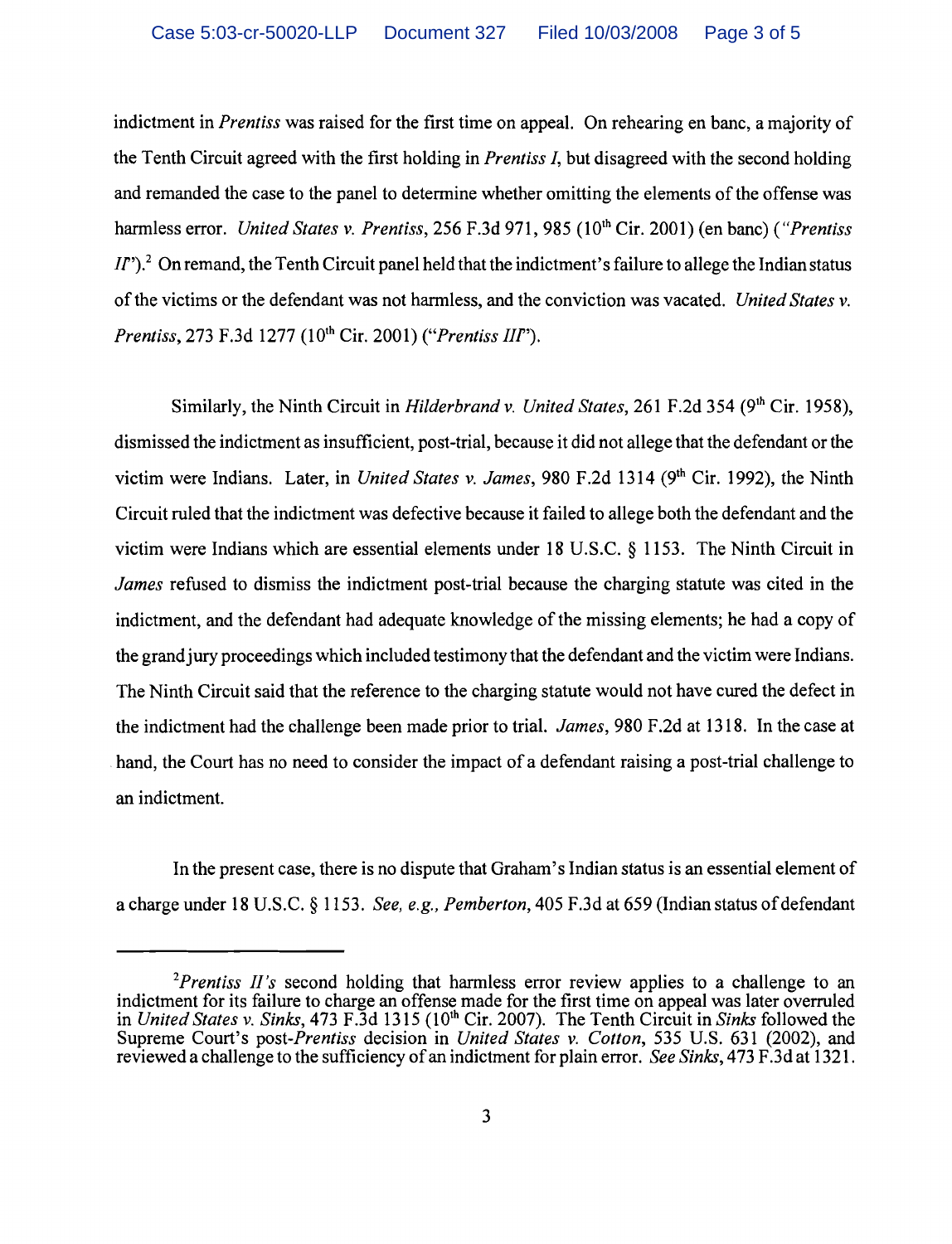is a necessary element under section 1153); *cf. United States v. Torres*, 733 F.2d 449, 454 (7<sup>th</sup> Cir. 1984) ("[i]n order to prosecute under 18 U.S.c. § 1152, the government must prove, as a jurisdictional requisite, that the crime was in violation of a federal enclave law, and that the crime occurred between an Indian and a non-Indian within Indian country.") Furthermore, there is no dispute that the Superseding Indictment fails to set forth Graham's Indian status.<sup>3</sup> An indictment must set forth the essential elements of the offense charged or it is fatally defective. *United States*  v. *Denmon,* 483 F.2d 1093, 1095 (8th Cir. 1973). If the elements are clearly set forth in the indictment in the words of the statute itself, that is sufficient to state an offense. *See United States* v. *Zangger,* 848 F.2d 923,925 (8th Cir. 1988); *see also United States* v. *Brancheau,* 597 F.2d 1260  $(9<sup>th</sup> Cir. 1979)$  (indictment sufficient because it closely follows language of section 1153 setting out the necessary elements to be proved by government: that defendant was an Indian who stabbed a non-Indian on Indian land.) Simply citing the charging statute, however, does not cure the omission of an essential element of the charge because that citation does not ensure that the grand jury has considered and found all essential elements ofthe crime. *United States* v. *Camp,* 541 F.2d 737, 740  $(8<sup>th</sup> Cir. 1976)$ . Defendants have a Fifth Amendment right to be tried on charges found by a grand jury. *Id.; Zangger,* 848 F.2d at 925 (defendant's Fifth Amendment right to be tried on charges found by a grand jury has been violated if an essential element is omitted from indictment). In order to ensure that Graham will not be brought to trial except for charges found by a grand jury, the invalid Superseding Indictment cannot be cured by amendments or additions except by re-submission to the grand jury. *United States* v. *Opsta,* 659 F.2d 848, 850 (8th Cir. 1981). The government's argument at the hearing that its proposed jury instructions and its Memorandum in Opposition to the Motion to Dismiss provided enough notice to Graham that he was being charged as an Indian has no merit. "The issue is not notice to the defendants. Rather, the question is whether the grand jury has considered the missing element." *United States* v. *Williams,* 429 F.3d 767, 775 (8th Cir. 2005). The grand jury could not have seen the government's recently filed brief or proposed instructions prior

<sup>&</sup>lt;sup>3</sup>By comparison, the Superseding Indictment is sufficient as to co-defendant Arlo Looking Cloud because it alleges he is an Indian.